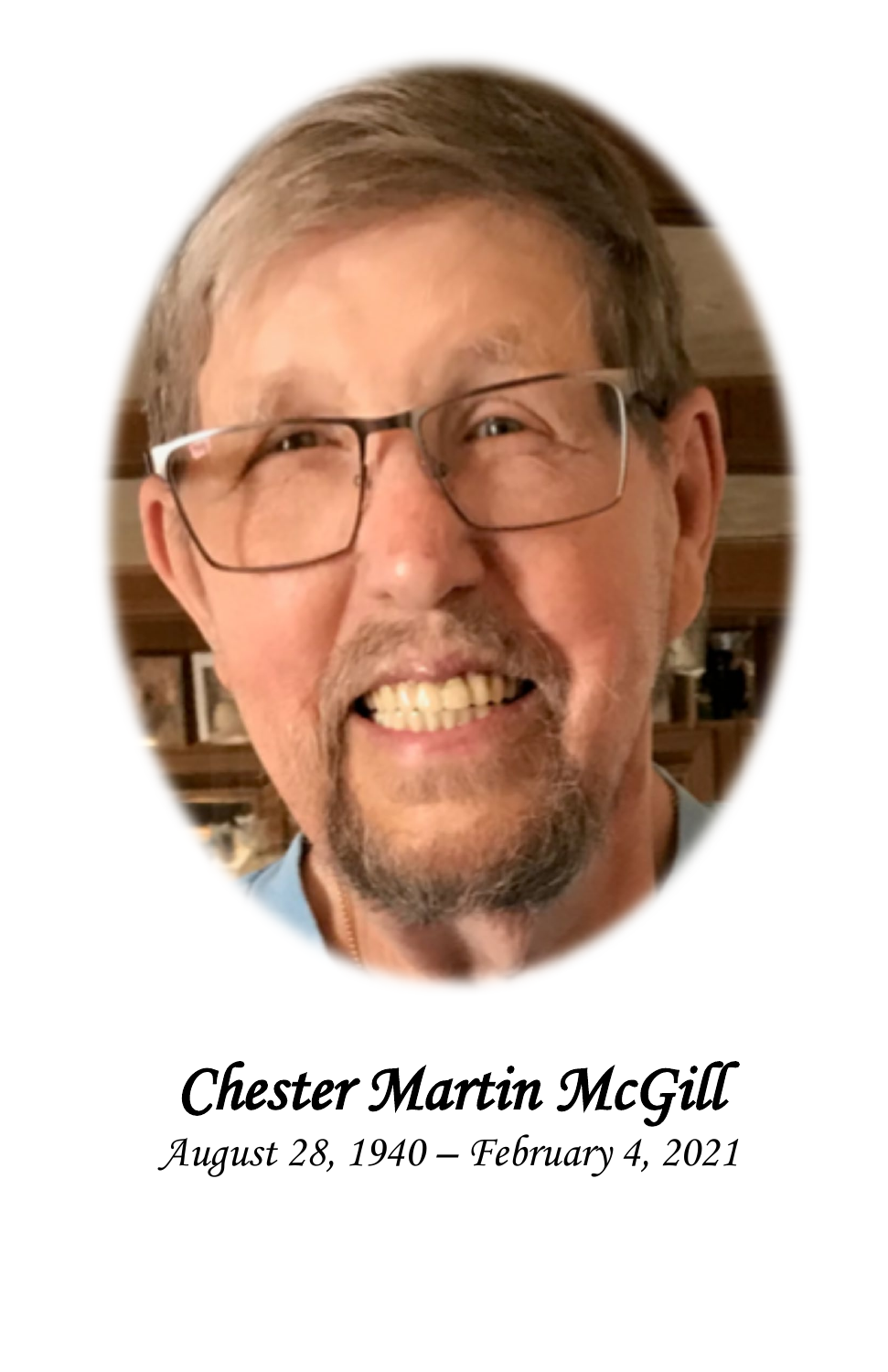### **A Service of Witness to the Resurrection**

In Loving and Grateful Memory of **Chester Martin McGill** August 28, 1940 – February 4, 2021 July 10, 2021 Oak Grove Presbyterian Church Bloomington, Minnesota

#### **Prelude**

#### **Call to Worship & Slide Show**

**Unison Prayer**

**O Lord our God,**

**We come before your gracious presence to mourn our loss, to receive comfort from your word and from one another, to contemplate our own mortality, to turn our hearts toward you.**

**Impress upon us in this hour that this world is not the end that satisfies our spirits, but a place of pilgrimage in which you have set us.**

**And so, amid the changes and fragility of this life, grant that our hearts may be fixed where true joys are found. In Jesus' name. Amen.**

| <b>Scripture</b>     | Psalm 23         |            |
|----------------------|------------------|------------|
| <b>Special Music</b> | "Jesus Loves Me" | Choir CD   |
| <b>Poem</b>          | "Here He Comes"  | Dawn Price |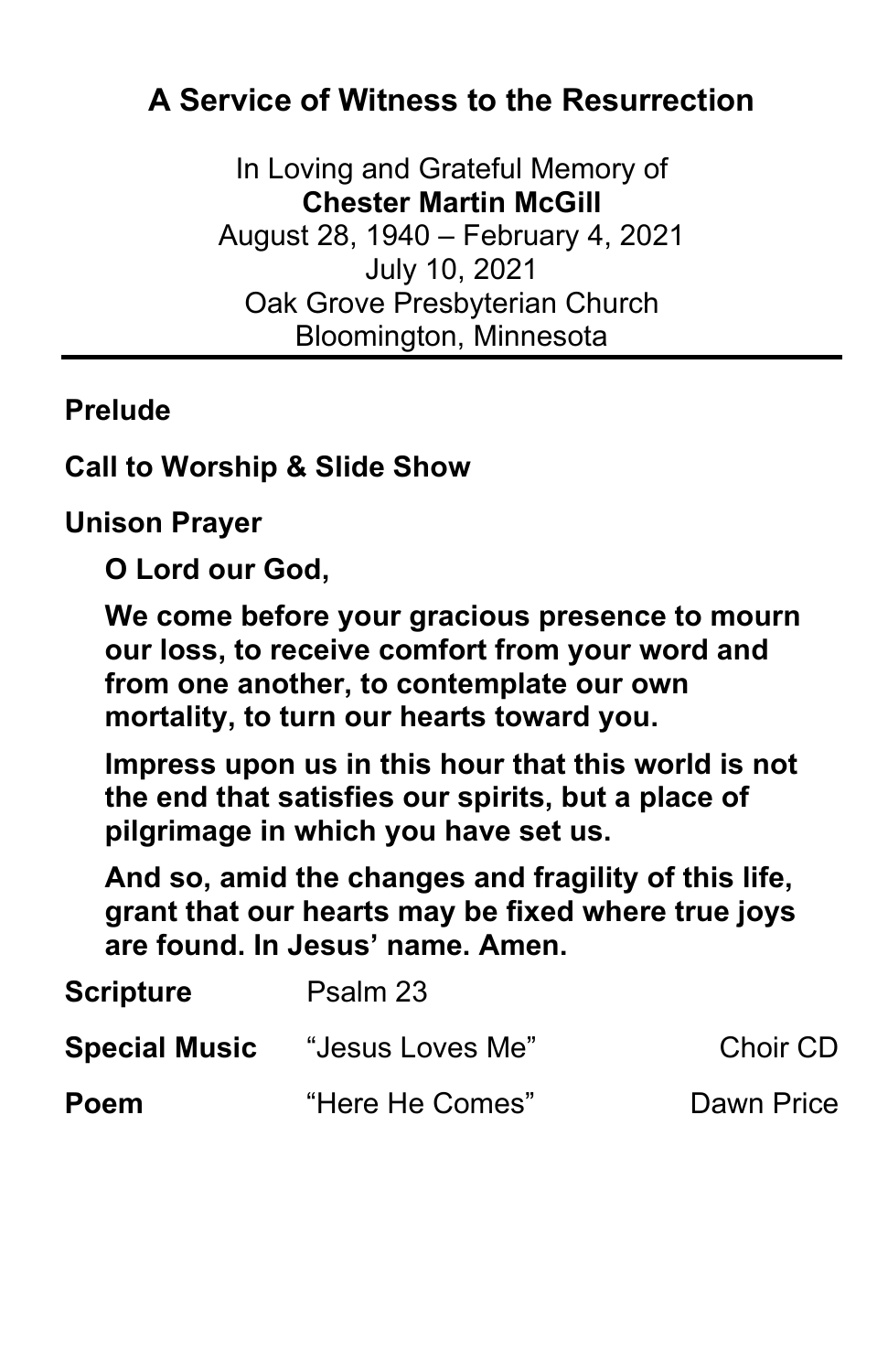**Scripture** Ecclesiastes 3: 1–4

**Homily**

**Special Music** "Why Me Lord?"

**Prayer of Thanksgiving**

**The Lord's Prayer** *(debts)*

**Our Father, who art in heaven, hallowed be thy name, thy kingdom come, thy will be done, on earth as it is in heaven. Give us this day our daily bread; and forgive us our debts, as we forgive our debtors; and lead us not into temptation, but deliver us from evil. For thine is the kingdom, and the power, and the glory, forever. Amen.**

**Special Music** "On Eagles Wings"

**Commendation & Blessing**

**Postlude**

\*\*\*\*\*\*\*\*